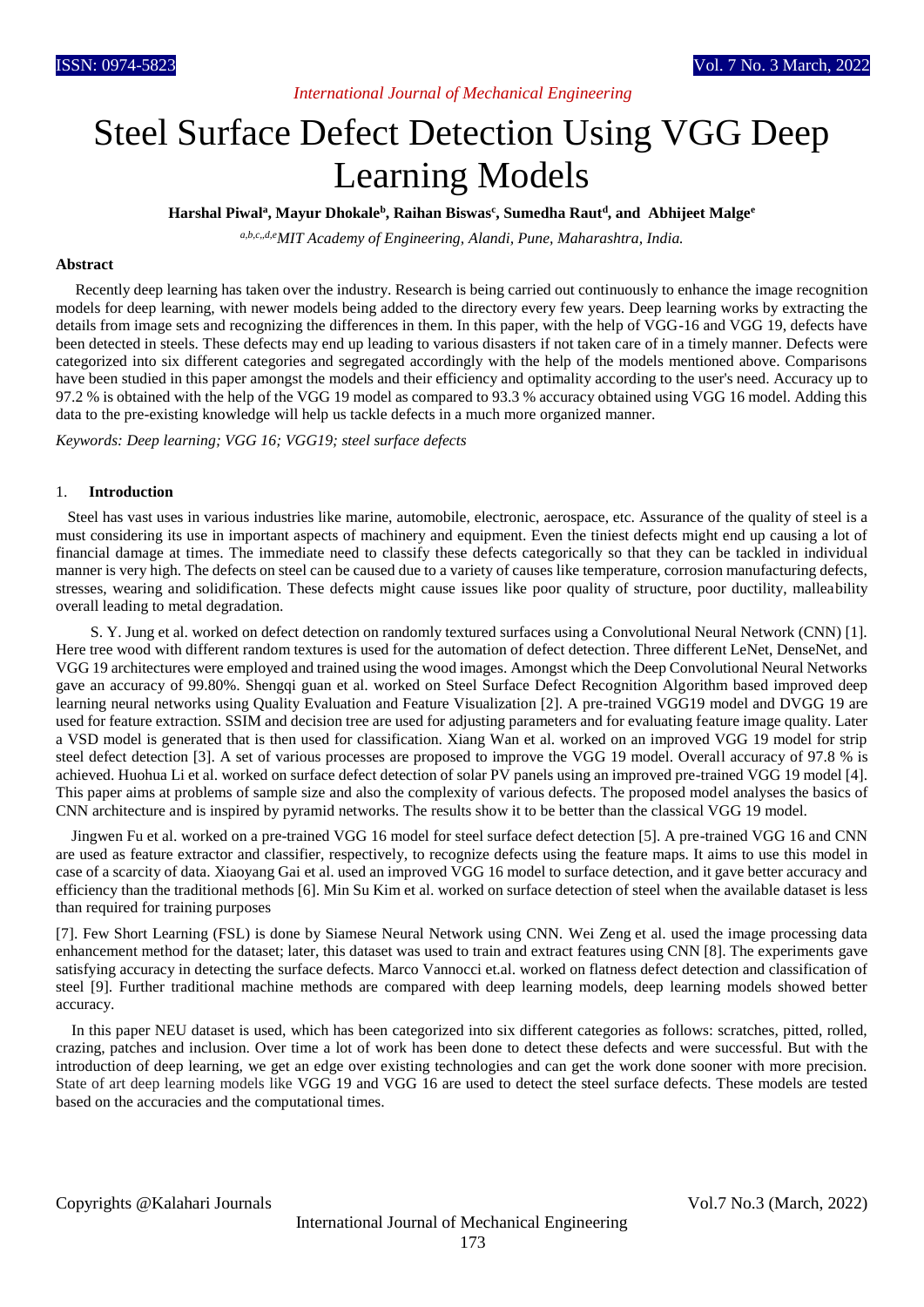#### 1.1. *Dataset*

 In this paper, defects images obtained from NEU Dataset sources are used to classify defects. The dataset has a test, train, and valid folders. Each folder has six classes, Crazing, Inclusion, Rolled, Scratches, Pitted, and Patches. 1656 images are present in the train folder, and the testing folder contains 72 images, i.e., 12 images each in the sub-folder. Fig. 1. Shows the sample images from each class of defects.



Fig. 1 (a) Rolled; (b) Scratches; (c) Pitted; (d) Inclusion; (e) Patches; (f) Crazing from NEU dataset [10]

### **2. VGG 16 and VGG 19 deep learning CNN models used**

#### *2.1 VGG 16*

 VGG 16 was developed by Andrew Zisserman and Karen Simonyan in 2014 [11]. VGG 16 has a total of 16 layers with an input image size (224× 224× 3). The arrangements with convolutional layers and pooling layers throughout the model are the basic architecture with the VGG 16 model. The first two layers have 64 kernels of  $3 \times 3$  filter size and the same padding. As the same padding is used the output would be 224× 224. After that, a max-pooling layer has been used. After using the pooling layer, the outcome can be calculated using the formula:

#### $[(IP+2p-k)/s]+1$

where IP = input image size,  $k = size$  of the kernel = size of padding, s = stride. Thus, the output size will be (112× 112), and 64 filters, which is shown in Fig. 2. and similarly, for all the layers, the output size can be calculated using the above formula.

 Use of pre-trained VGG 16 weights has been done which is imported from Keras library for the dataset classification purpose. Keras provided an applications interface for loading and using pre-trained models. Also use of pre-trained weights as a starting point, and then classification is done in the model.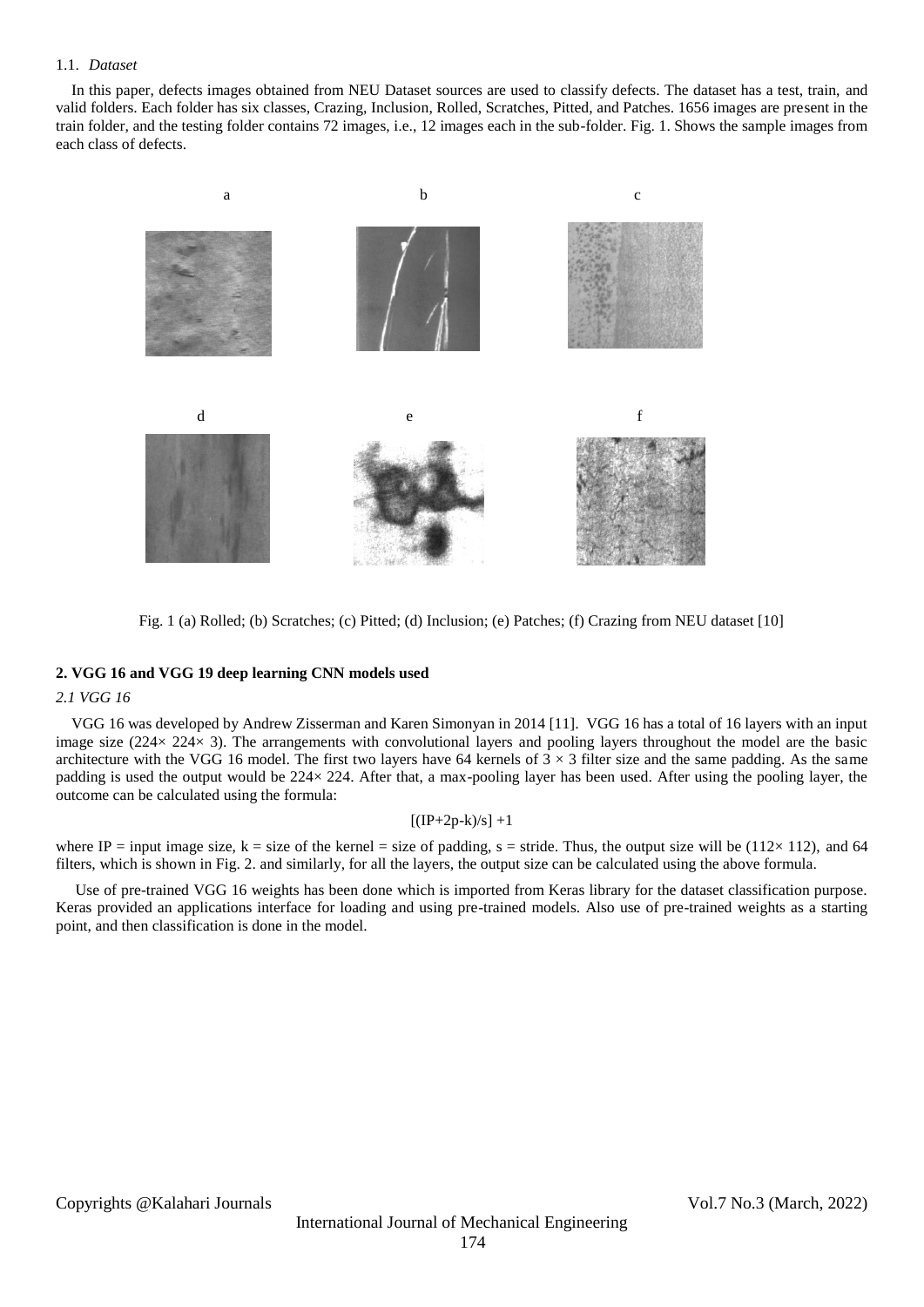

Fig. 2. VGG 16 Architecture

#### *2.2 VGG 19*

 VGG 19 is a type of VGG model which has, 16 layers of convolution, 5 max-Pooling layers, 3 Fully Connected layers and a SoftMax layer. First of all, the default size of the RGB image  $(224 \times 224)$  was given as input to this network which means the matrix was in size of (224× 224× 3). The only processing was to extract a mean RGB from every pixel that has to be calculated for training dataset. Kernel size of  $(3\times 3)$  with a stride one is used. Padding has been used to maintain image location adjustment. Max Pooling was done over  $2 \times 2$  pixels with a stride value 2. ReLu activation function is used because it helps to non-linearize the data, more the non-linearize data more is the accuracy. The last three fully connected layers are used followed by a final layer i.e., SoftMax function. The below Fig. 3. Shows the basic architecture of VGG 19.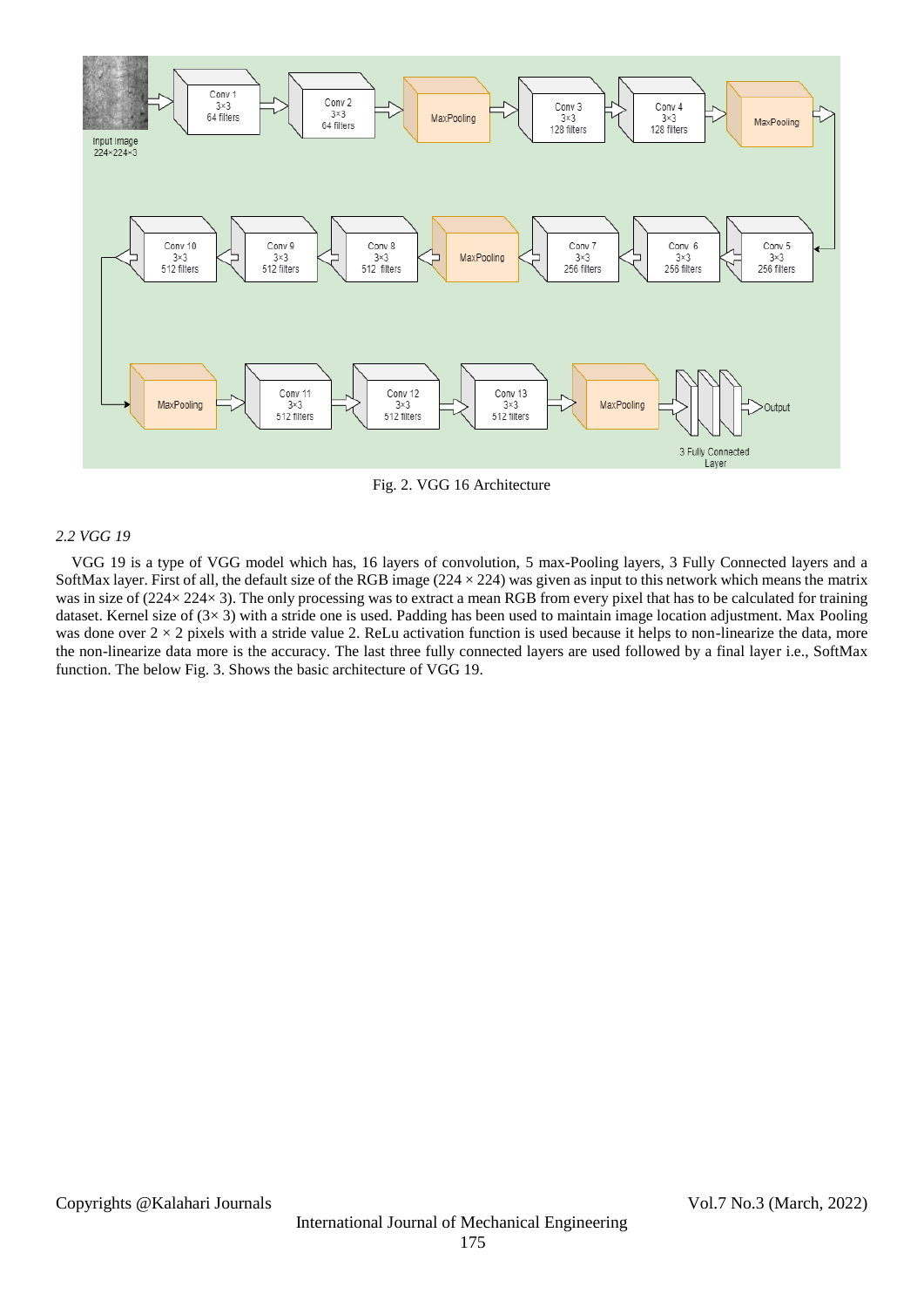

Output

## Fig. 3. VGG 19 Architecture

 The use of VGG-19 trained network as a pre-trained model is been made. By adequately adapting the transfer method, pre-Training parameters model to extends the parameters of the convolution layer model. The parameters in VGG-19 are based on three FC layers. Parameters for the network was initially designed for 1000 divisions, but this paper focuses only on the format of division into six categories. Therefore, replacing the three fully integrated VGG-19 layers with one layer of Flatten and two fully connected layers is proposed. Since the convolution layer cannot be directly linked to the Dense layer, completely connected flatten layer is added.

Copyrights @Kalahari Journals Vol.7 No.3 (March, 2022)

# International Journal of Mechanical Engineering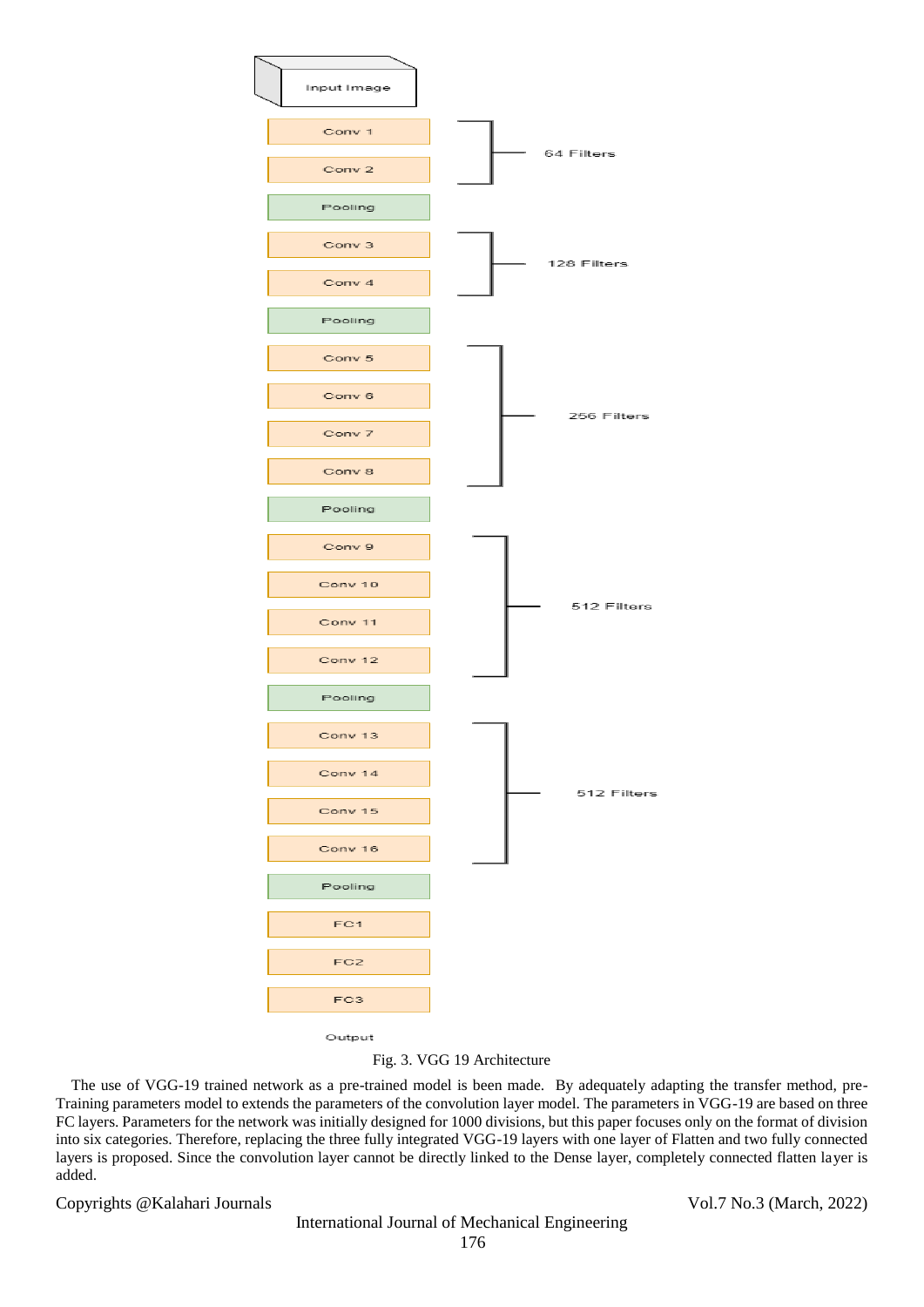#### 3. **Result**

 Dataset of metal surface defect consists of six categories: Rolling, Inclusion, Patches, Pitted, Crazing, and Scratches. VGG 16 and VGG 19 are the models used for identifying the steel defect. Table.1. shows the result obtained from VGG 16 and VGG 19 for five epochs.

| <b>Epochs Number</b> | <b>VGG 16</b><br>Accuracy $(\% )$ | <b>VGG 19</b><br>Accuracy $(\%)$ |
|----------------------|-----------------------------------|----------------------------------|
|                      | 90.4                              | 94.2                             |
| $\mathcal{L}$        | 91.7                              | 95.0                             |
| 3                    | 88.7                              | 95.9                             |
|                      | 86.9                              | 97.9                             |
|                      | 93.3                              | 97.2                             |

Table. 1. Accuracy comparison of VGG 16 and VGG 19

 As shown in Table. 2. model summary VGG16 model consist of 16 layers. For our dataset VGG16 model, the first epoch gives an accuracy of 90%. As from Fig. 4. accuracy graph of epoch, three and four are the points where the model's accuracy is suffering. The accuracy at epoch three and epoch four is 88.9% and 86.9%, respectively. Similarly, from Fig. 4. loss graph, there is an increasing loss value at epoch 3 and 4. The final accuracy obtained by the VGG16 model is 93%.



Fig. 4. Model accuracy and loss graph for VGG 16 model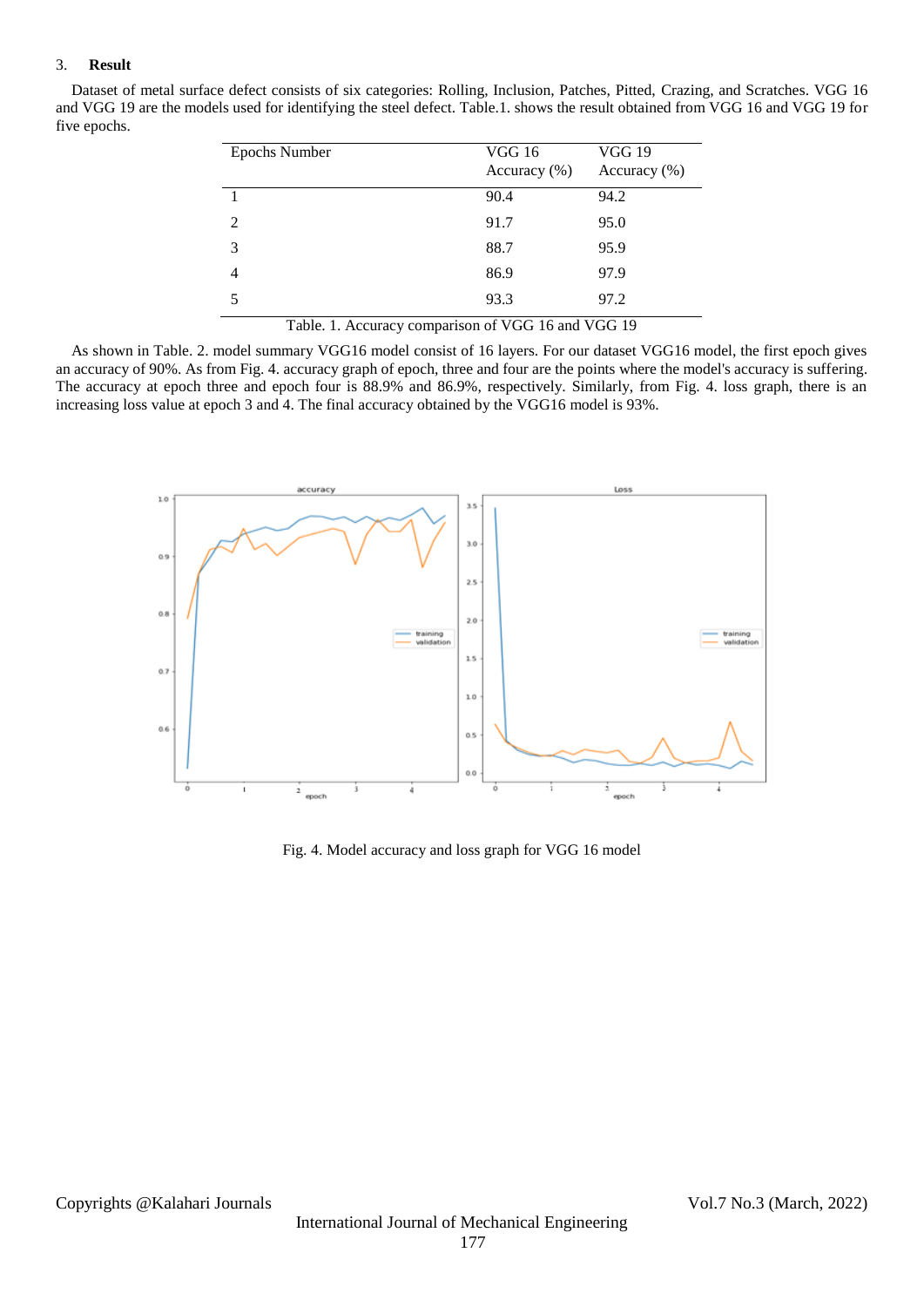| Layer (type)                 | Output Shape          | Parameter |
|------------------------------|-----------------------|-----------|
| conv2d (Conv2D)              | (None, 224, 224, 64)  | 1792      |
| conv2d_1 (Conv2D)            | (None, 224, 224, 64)  | 36928     |
| max pooling2d (MaxPooling2D) | (None, 112, 112, 64)  | 0         |
| conv2d 2 (Conv2D)            | (None, 112, 112, 128) | 73856     |
| conv2d 3 (Conv2D)            | (None, 112, 112, 128) | 147584    |
| max_pooling2d_1 (MaxPooling2 | (None, 56, 56, 128)   | 0         |
| conv2d_4 (Conv2D)            | (None, 56, 56, 256)   | 295168    |
| conv2d 5 (Conv2D)            | (None, 56, 56, 256)   | 590080    |
| conv2d 6 (Conv2D)            | (None, 56, 56, 256)   | 590080    |
| max_pooling2d_2 (MaxPooling2 | (None, 28, 28, 256)   | 0         |
| conv2d 7 (Conv2D)            | (None, 28, 28, 512)   | 1180160   |
| conv2d_8 (Conv2D)            | (None, 28, 28, 512)   | 2359808   |
| conv2d_9 (Conv2D)            | (None, 28, 28, 512)   | 2359808   |
| max_pooling2d_3 (MaxPooling2 | (None, 14, 14, 512)   | 0         |
| conv2d_10 (Conv2D)           | (None, 14, 14, 512)   | 2359808   |
| conv2d 11 (Conv2D)           | (None, 14, 14, 512)   | 2359808   |
| conv2d 12 (Conv2D)           | (None, 14, 14, 512)   | 2359808   |
| max_pooling2d_4 (MaxPooling2 | (None, $7, 7, 512$ )  | 0         |
| flatten (Flatten)            | (None, 25088)         | 0         |
| dense (Dense)                | (None, 4096)          | 102764544 |
| dense 1 (Dense)              | (None, 4096)          | 16781312  |
| dense 2 (Dense)              | (None, 6)             | 24582     |

Table. 2. Layers used in VGG 16

 In Table. 3. all the 19 layers of VGG 19 are shown. The first epoch's accuracy of the VGG19 model is 94% greater than the final accuracy of the VGG 16 model using the surface defect dataset. Compared to VGG16, the plot of VGG19 shows an increasing pattern, and the computational time required for VGG19 is more than VGG16. Fig.5. shows that the highest accuracy was obtained at epoch 4. At epoch 4, accuracy reaches almost 98%. The final accuracy obtained by the VGG19 model is 97%



Fig. 5. Model accuracy and loss graph for VGG 19 model

Copyrights @Kalahari Journals Vol.7 No.3 (March, 2022)

International Journal of Mechanical Engineering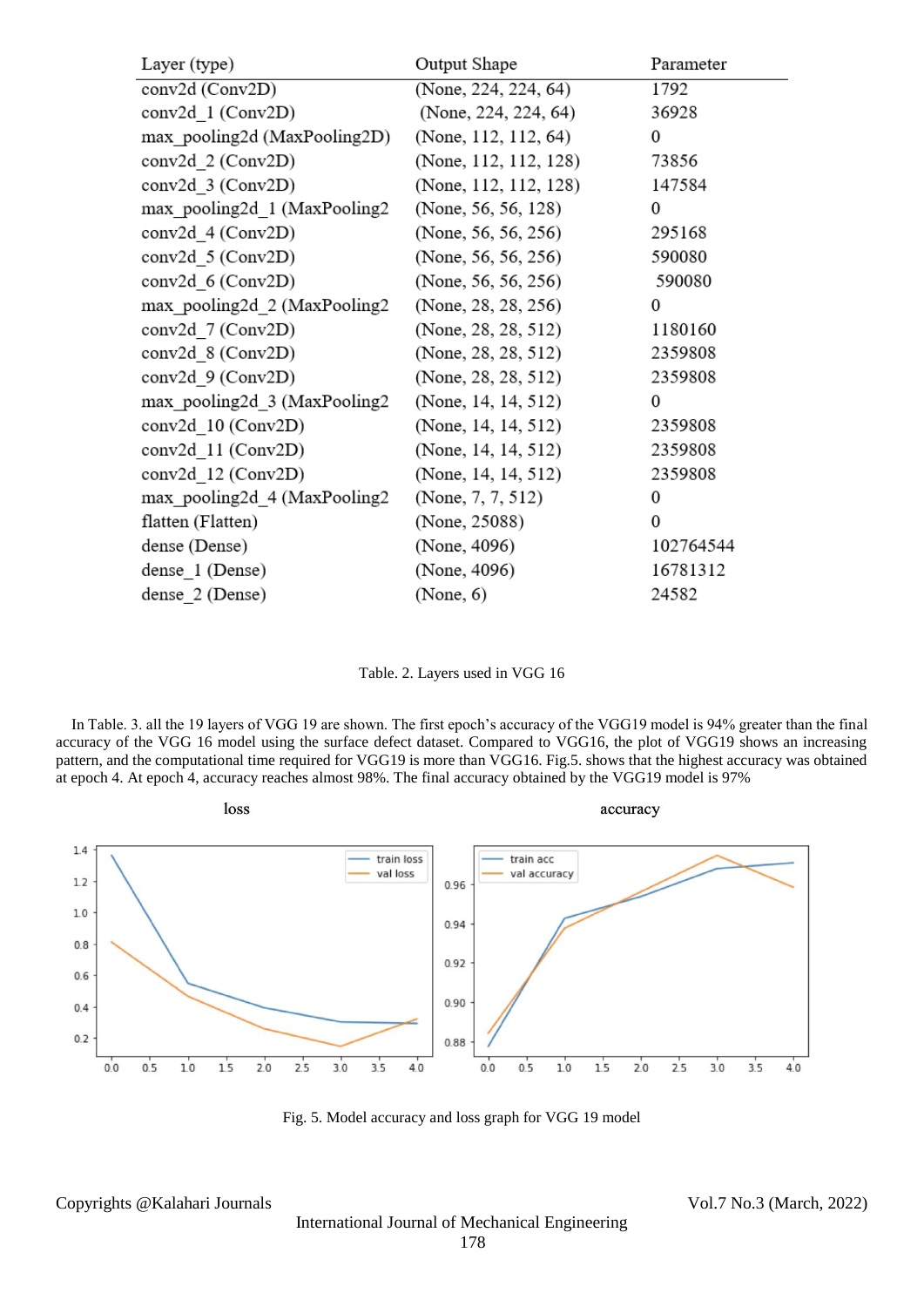| Layer (type)               | Output Shape             | Parameter        |
|----------------------------|--------------------------|------------------|
| input 2 (Input Layer)      | $[$ (None, 224, 224, 3)] | $\boldsymbol{0}$ |
| block1 conv1 (Conv2D)      | (None, 224, 224, 64)     | 1792             |
| block1_conv2 (Conv2D)      | (None, 224, 224, 64)     | 36928            |
| block1 pool (MaxPooling2D) | (None, 112, 112, 64)     | 0                |
| block2 conv1 (Conv2D)      | (None, 112, 112, 128)    | 73856            |
| block2_conv2 (Conv2D)      | (None, 112, 112, 128)    | 147584           |
| block2_pool (MaxPooling2D) | (None, 56, 56, 128)      | 0                |
| block3_conv1 (Conv2D)      | (None, 56, 56, 256)      | 295168           |
| block3 conv2 (Conv2D)      | (None, 56, 56, 256)      | 590080           |
| block3 conv3 (Conv2D)      | (None, 56, 56, 256)      | 590080           |
| block3 conv4 (Conv2D)      | (None, 56, 56, 256)      | 590080           |
| block3_pool (MaxPooling2D) | (None, 28, 28, 256)      | 0                |
| block4_conv1 (Conv2D)      | (None, 28, 28, 512)      | 1180160          |
| block4_conv2 (Conv2D)      | (None, 28, 28, 512)      | 2359808          |
| block4_conv3 (Conv2D)      | (None, 28, 28, 512)      | 2359808          |
| block4 conv4 (Conv2D)      | (None, 28, 28, 512)      | 2359808          |
| block4 pool (MaxPooling2D) | (None, 14, 14, 512)      | 0                |
| block5_conv1 (Conv2D)      | (None, 14, 14, 512)      | 2359808          |
| block5_conv2 (Conv2D)      | (None, 14, 14, 512)      | 2359808          |
| block5 conv3 (Conv2D)      | (None, 14, 14, 512)      | 2359808          |
| block5 conv4 (Conv2D)      | (None, 14, 14, 512)      | 2359808          |
| block5 pool (MaxPooling2D) | (None, $7, 7, 512$ )     | 0                |
| flatten 1 (Flatten)        | (None, 25088)            | 0                |
| dense_1 (Dense)            | (None, 6)                | 25089            |

Table. 3. Layers used in VGG 19

#### 4. **Conclusion**

 In this research paper, two deep learning models for image recognition of different types of surface defects are used. Deep learning is a powerful tool for image identification. The result obtained VGG19 proves that it goes deeper and gives maximum accuracy up to 97%. VGG19 and VGG16 both the models are precise and help to reduce loss of features. VGG 16 has less computational time which is approximately 1800 second for five epochs and gives the accuracy of 93%. Based on this model, it can conclude that VGG16 and VGG19 both models are suitable for metal surface defect detection in Mechanical parts, Machines, Steel industries, etc.

#### **References**

- [1] S.Y Jung, Y.H. Tsai, W.Y. Chiu, J.S. Hu, C.T. Sun, Conference on Advanced Intelligent Mechatronics (AIM), Auckland, New Zealand, 2018
- [2] S. Guan, M. Lei, H. Lu, Key Research and Development Plan Program of Shaanxi Province and Xi'an Key Laboratory of Modern Intelligent Textile Equipment, China, 2020
- [3] X. Wan, X. Zhang, L. Liu, Applied Science, Applied Industrial Technologies, 2021
- [4] H. Li, X. Fu, T. Huang, IOP Conference Series Earth and Environmental Science 651(2): 022071, 2021
- [5] J. Fu, X. Zhu, Y. Li, Research gate, 2019
- [6] X. Gai, P. Ye, J. Wang, B. Wang, 2020 IEEE Information Technology and Mechatronics Engineering Conference (ITOEC), 2020
- [7] M. S. Kim, T. Park, P. Park, 2019 12<sup>th</sup> Asian Control Conference (ASCC), 2019

Copyrights @Kalahari Journals Vol.7 No.3 (March, 2022)